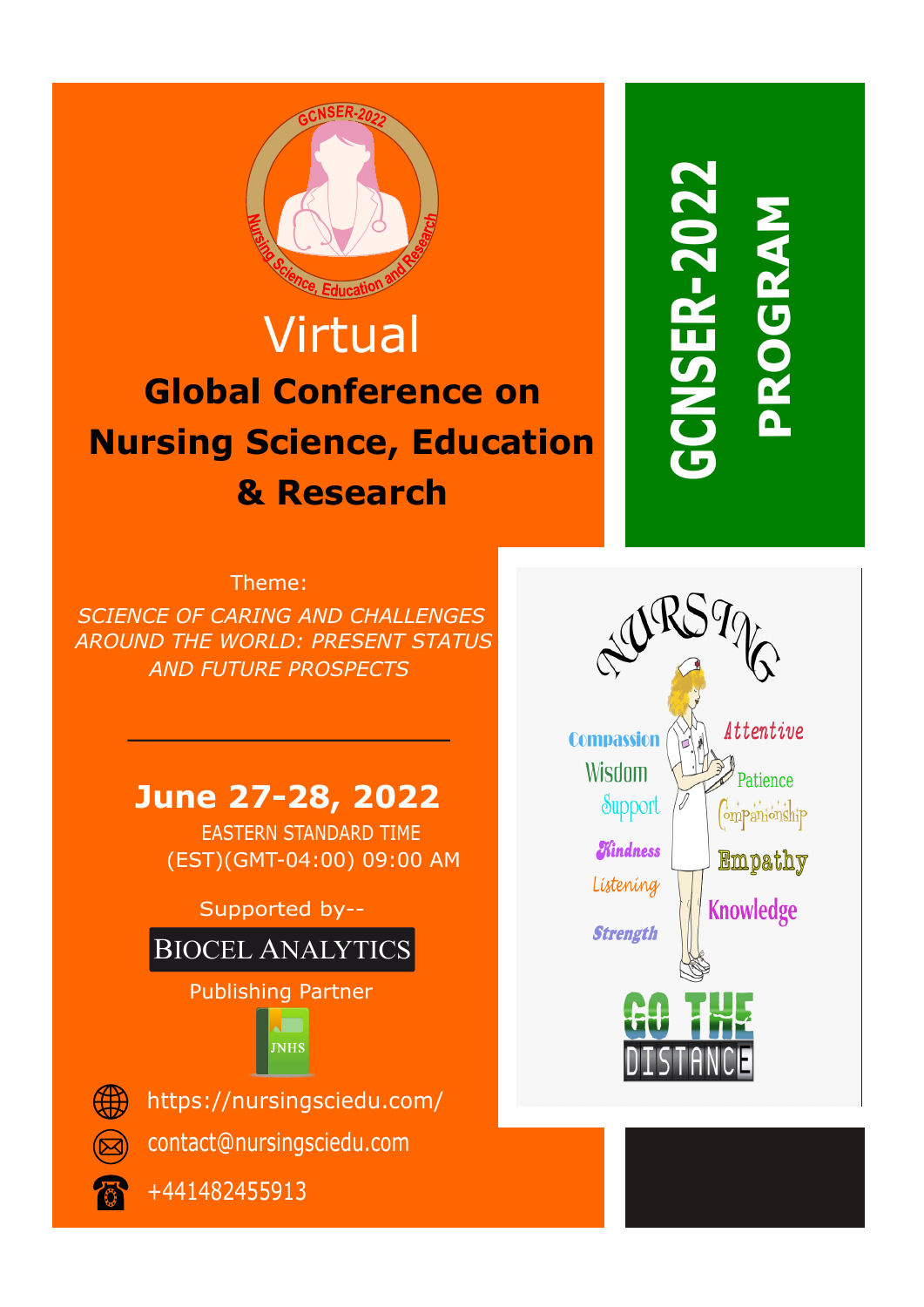



|  | Nursing Education   Clinical Nursing   Critical &<br><b>Emergency Nursing   Nursing and Covid</b> |
|--|---------------------------------------------------------------------------------------------------|
|  |                                                                                                   |

**Moderator : Christina Silva, Slippery Rock University, PA, USA**



**SESSION** 

AV CHECK 09:15-09:25





### INTRODUCTION 09:25-09:30

RASMEH ALI HUNEITI 09:30-10:00

Ministry of Public Health, Qatar The Impact of Covid-19 on Nursing Education **Oral Presentation**



**ERICA EDFORT 10:00-10:15** 

Chamberlain University, USA

A Guideline for Acute Stroke: Evaluation of New Jersey's Practices **Oral Presentation**



CHRISTINA SILVA 10:15-10:45

Slippery Rock University, USA

Mentoring Across Disciplines and Educational Levels **Poster Presentation**

**Break 10:45-10:50**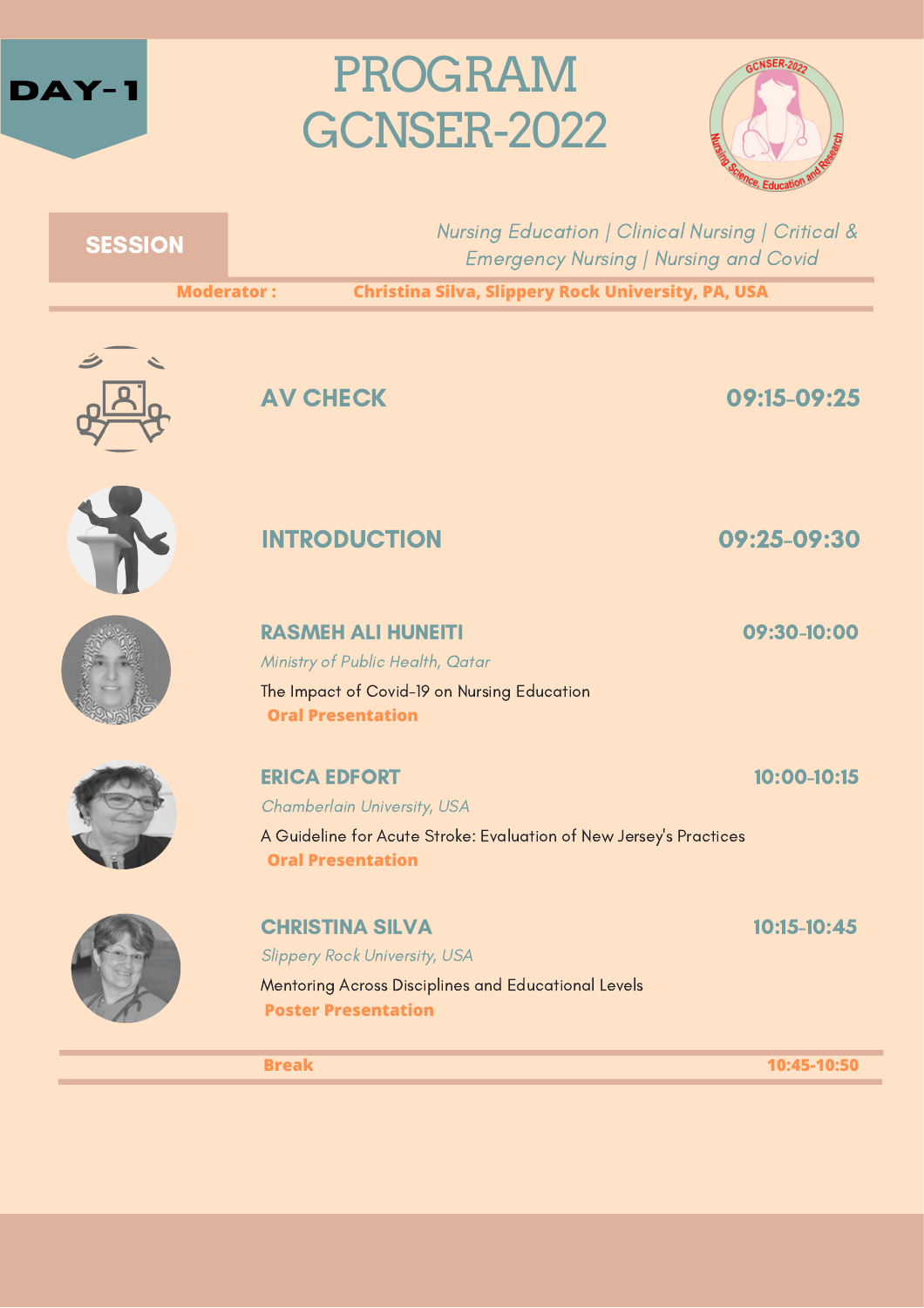





**SHANNON HARRIS 10:50-11:20** 

University of South Alabama, USA

Initiating an Inpatient Smoking Cessation Team– Begin to Quit **Poster Presentation**



### **LORI PREWITT MOORE** 11:20-11:50

University of South Alabama, USA Virtual OSCE Solutions for Nurse Practitioner Students During COVID **Poster Presentation**

**Break 11:50-12:00**

SANDRA K. LEH 12:00-12:30 Slippery Rock University, USA Gamification in Nursing Education **Oral Presentation**

CINDY BECKETT 12:30-13:00

The Ohio State University, USA

An Integrative Review of Team Nursing and Delegation: Implications for Nurse Staffing during COVID- 19 **Oral Presentation**



MARIA L BOCCIA 13:00-13:30

Baylor University, USA Sexuality and Quality of Life in Brain Tumor Patients **Oral Presentation**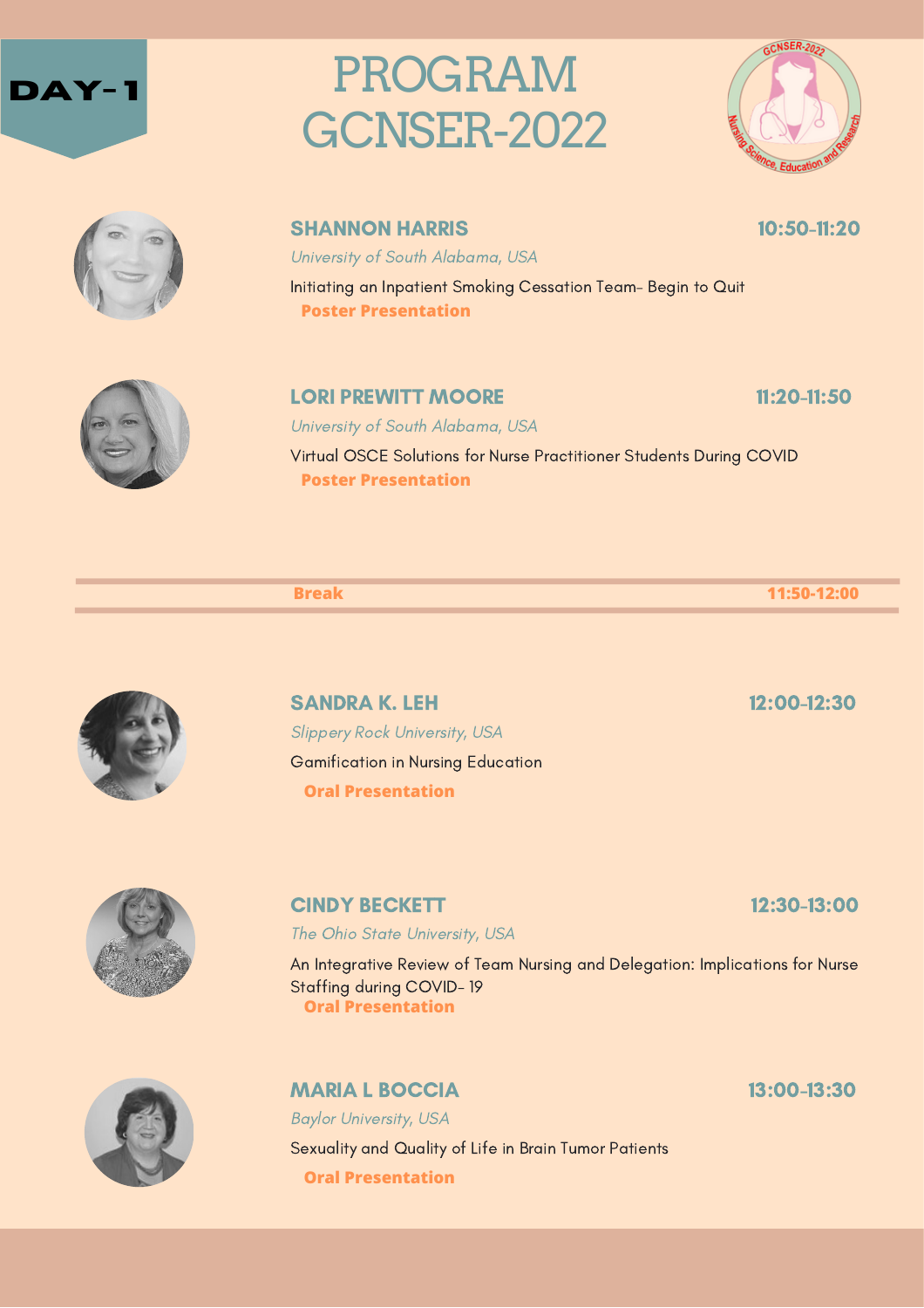



### **SESSION**

Nursing Education | Clinical Nursing | Critical & Emergency Nursing | Nursing and Covid

**Moderator : TBA**



#### ANGEL M. BOLING 09:30-10:00

Baptist Health Sciences University, USA

Interprofessional Simulation among Healthcare Students: A Randomized Control Trial to Improve Communication Self-efficacy

**Oral Presentation**



#### **1:** LEE ANN STRAIT 10:30-11:00 **2:** CINDY BECKETT

1,2: The Ohio State University, USA

Doctor of Nursing Practice: Role Clarification and Future Direction in Academia

**Oral Presentation**



#### **1:** BRENDA ULMEN 11:00-11:45 **2:** SAMUEL THOMAS SPECKHARD **3:** CYNTHIA E WITTE **4:** CYNTHIA L FENSKE

1: Carroll University, USA 2,3,4: Concordia University, USA

Transition to Practice: The Use of Virtual Clinical Replacement During the COVID-19 Pandemic and its Impact on New Graduate Nurse Readiness **Oral Presentation**

**Break 11:45-11:50**



#### GUSTAVO NIGENDA 11:50-12:20

National Autonomous University of Mexico, Mexico

Development of a respectful delivery care model in rural Mexico: The case of Partners in Health

**Oral Presentation**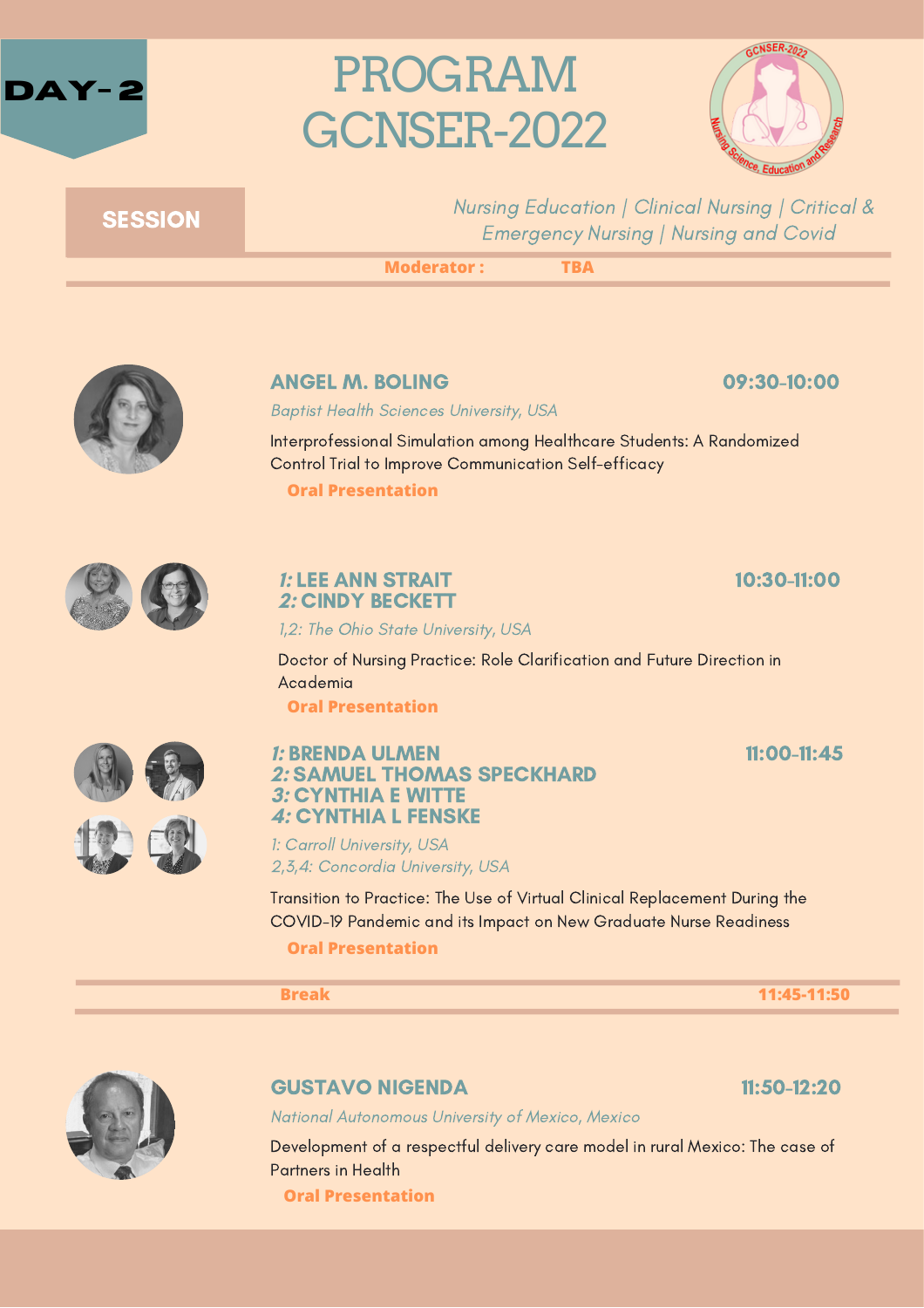







#### SUZIE ALLEN 12:20-12:50

Winship Cancer Institute at Emory Healthcare, Atlanta, GA, USA

Promoting Antiseptic Barrier Cap Use in Outpatient Oncology Nursing

**Oral Presentation**

#### **JANICE A SINOSKI 12:50-13:20**

University of Lynchburg, USA

Retention of Experienced Nurses: A Phenomenological Approach to Understanding Workplace Challenges **Oral Presentation**

**Break 13:20-13:25**



**JOYCE SIMARD 13:25-13:55** 

University of Western Sydney, Australia

Namaste Care: Helps People with Advanced Dementia Live Not Just Exist

Body Under Siege: The Impact of Stress on Major Body Systems

**Oral Presentation**

**Oral Presentation**

Grambling State University, USA





LAURA KIM GOSA 14:25-14:55 Albany State University in Albany, Georgia, USA Improving EMR Competency **Oral Presentation**